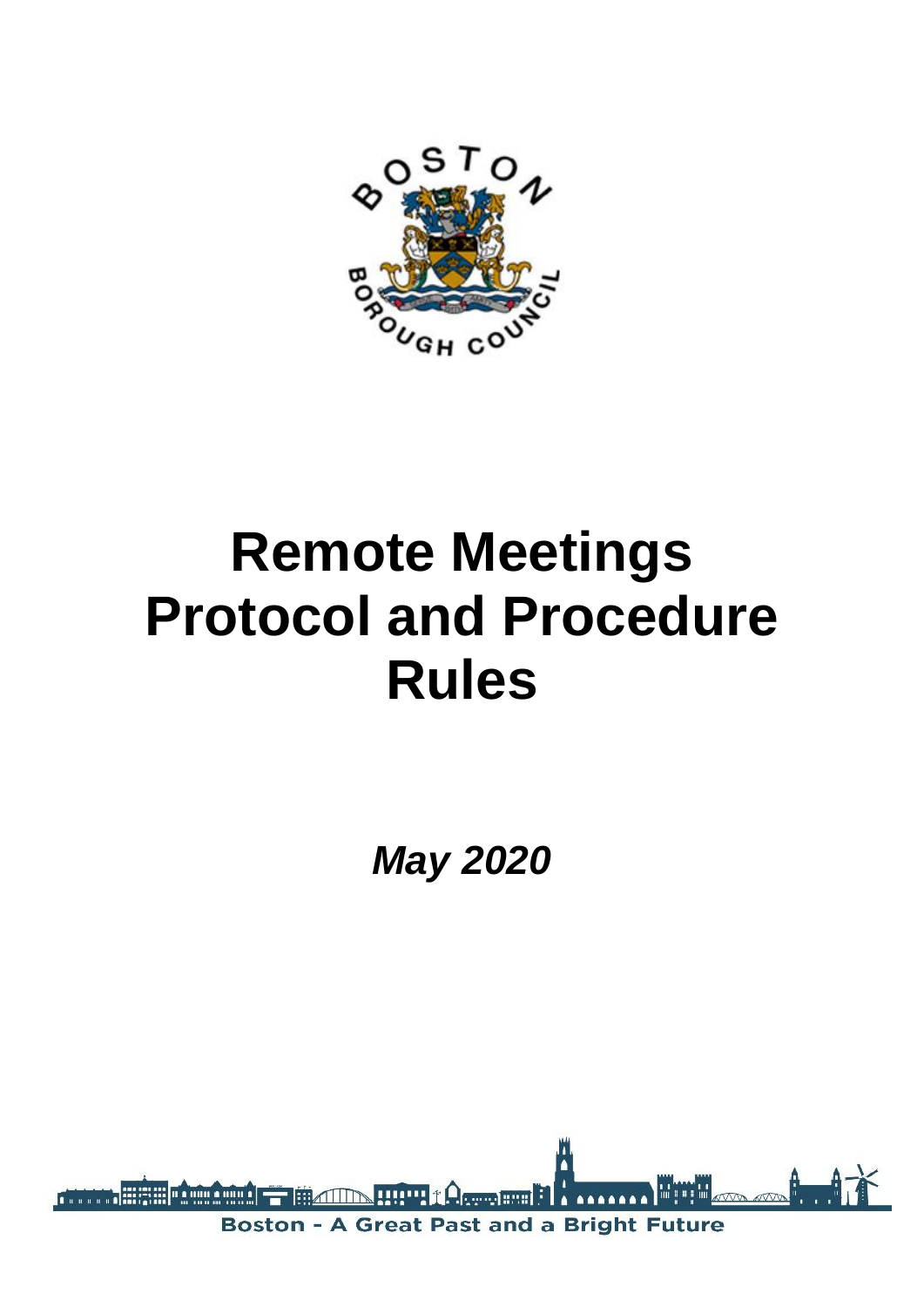#### **Introduction and Application of the Remote Meetings Procedure Rules**

This Protocol and accompanying Procedure Rules provide the means and guidance for the conduct of any remote meeting of the Council, and its various Committees and Sub-Committees, held under the provisions of The Local Authorities and Police and Crime Panels (Coronavirus) (Flexibility of Local Authority Police and Crime Panel Meetings) (England and Wales) Regulations 2020 No.392 ('the Regulations').

This Protocol and Procedure Rules should be read in conjunction with the Council Standing Orders and Procedure Rules within the Council's Constitution*.* The Regulations, made under section 78 of the Coronavirus Act 2020, apply notwithstanding any other legislation or current or pre-existing standing orders or any other rules of the Authority governing meetings and remain valid until 7th May 2021. This means that, wherever there is a conflict, these Remote Meetings Procedure Rules take precedence in relation to any remote meeting.

## **Boston Borough Council Committee Membership Approach**

In supporting the conduct of remote meetings, the Leaders/Spokespersons of the political groups represented on the Council have agreed to reduce the number of members appointed to specific committees, in line with political balance for the duration of the national Covid19 restrictions.

### **1. Annual Meeting**

**To be considered at the meeting of full Council on 10 June**

#### **2. How will notice of Meetings and papers be provided?**

- 2.1 The Proper Officer will give the requisite notice to the public of the time of the meeting, and the agenda, together with details of how to join the meeting which will be available on the Council's website <https://www.mybostonuk.com/>
- 2.2 Members will be notified of a remote meeting by email and all agenda papers will be available on the Council's website and via the agenda app as relevant or other electronic means as appropriate.
- 2.3 The 'place' at which the meeting is held may be a Council building or may be where the organiser of the meeting is located or may be an electronic or a digital or virtual location, a web address or a conference call telephone number; or could be a number of these combined. The meeting may also be held in a meeting room or Chamber with a proportion of the membership and any participating public additionally attending remotely.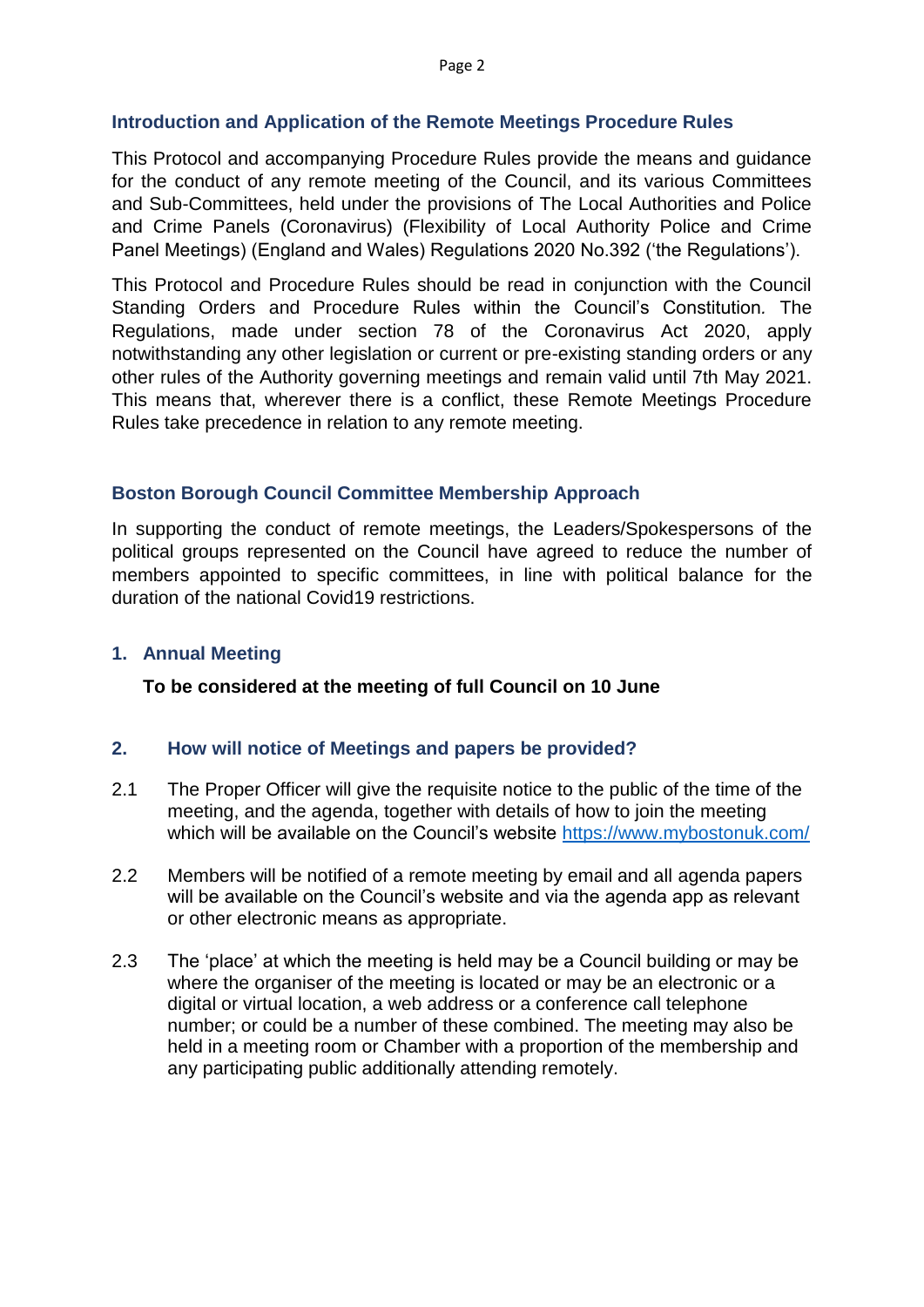# **2A Access to Information**

For all purposes of the Constitution, the terms "notice", "summons", "agenda", "report", "written record" and "background papers" when referred to as being a document that is:

(i) "open to inspection" shall include for these and all other purposes as being published on the website of the council; and

(ii) to be published, posted or made available at offices of the Authority shall include publication on the website of the Authority.

# **Amends Council Procedure Rule 6 (notice and summons to meeting) Part 2 of Constitution (Article 3) Rights of Members of the Public**

# **3. How will remote access to Meetings be provided?**

- 3.1 Councillors and members of the press and public will be encouraged to use any video conferencing facilities provided by the Council to attend a meeting remotely.
- 3.2 If this is not possible, attendance may be through an audio link or by electronic means as referred to in Regulation 5(6)(c) of the Regulations.
- 3.3 Remote access for members of the public and Members who are not attending to participate in the meeting together with press facilities, will be provided through webcasting, live audio streaming, or others means.
- 3.4 If technology fails for a wholly remote meeting, and the meeting is no longer open to the public, any decisions made could be challenged as unlawful.

# **3A Remote Access to Meetings**

(a) For all purposes of the Constitution the term "meeting" is not limited in meaning to a meeting of persons all of whom, or any of whom, are present in the same place, for which purposes any reference to:

(i) "place" is to be interpreted as where a meeting is held, or to be held, includes reference to more than one place including electronic, digital or virtual locations such as internet locations, web addresses or conference call telephone numbers: and

(ii) "open to the public" includes access to the meeting being through remote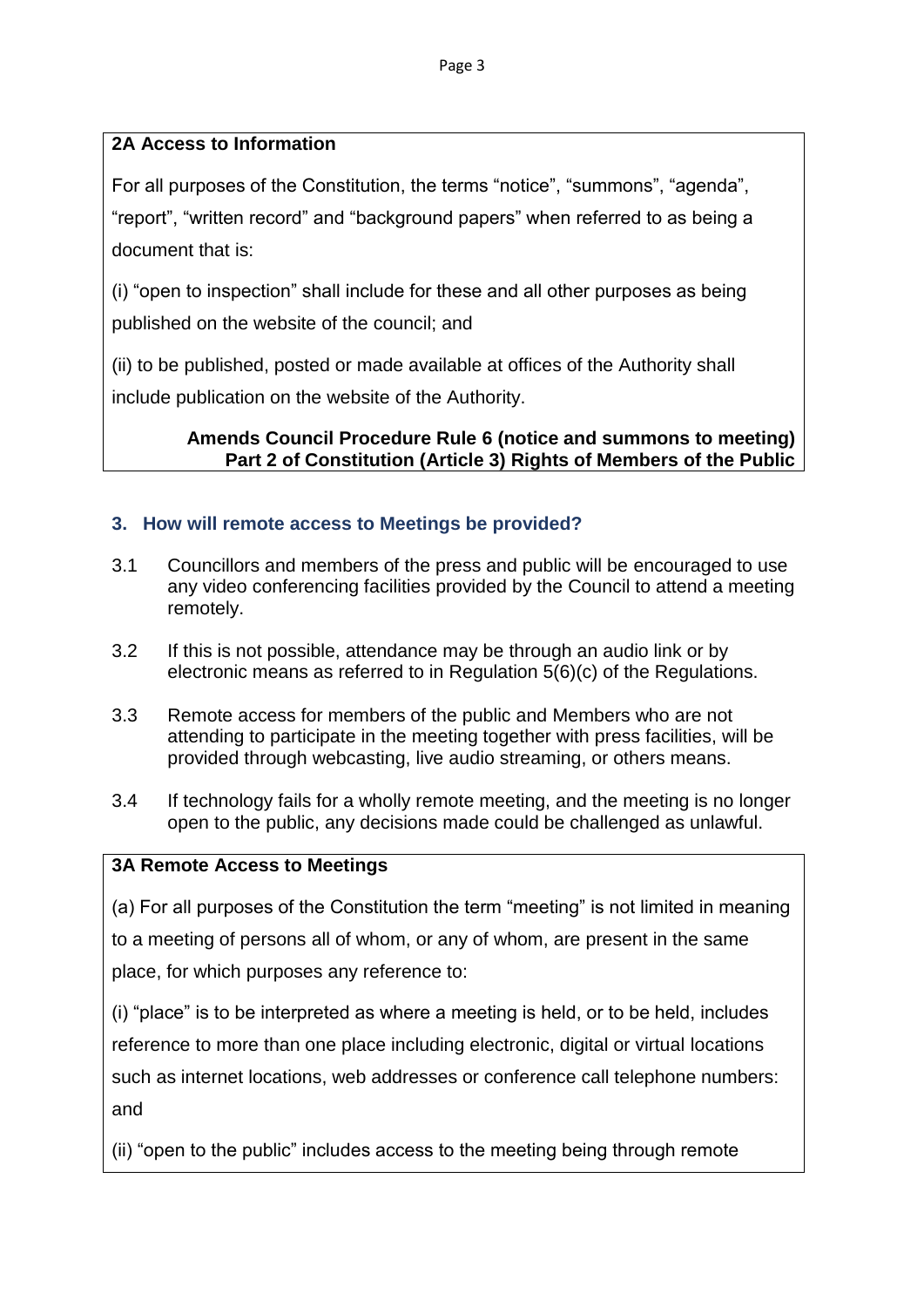means including (but not limited to) video conferencing, live webcast, and live interactive streaming and where a meeting is accessible to the public through such remote means the meeting is open to the public whether or not members of the public are able to attend the meeting in person; and

(b) If the Chairman is made aware that the meeting is not accessible to the public through remote means, due to any technological or other failure of provision, then the Chairman shall adjourn the meeting immediately. If the provision of access through remote means cannot be restored within a reasonable period, then the remaining business will be considered at a time and date fixed by the Chairman. If he or she does not fix a date, the remaining business will be considered at the next ordinary meeting.

## **Amends Council Procedure Rule 6 (notice and summons to meeting) Part 2 of Constitution (Article 3) Rights of Members of the Public**

## **4. Management of Remote Meetings for Members**

- 4.1 Any Member participating in a meeting remotely, must when they are speaking, be able to be heard (and ideally seen) by all other Members in attendance, and the remote participant must, in turn, be able to hear (and ideally see) those other Members participating.
- 4.2 In addition, a remote participant must be able to be heard by, and in turn hear any members of the public entitled to attend the meeting and who exercise a right to speak at the meeting.
- 4.3 The Chairman will normally confirm at the outset and at any reconvening of a committee or Cabinet meeting that they can see and hear all participating members (this is unlikely to be practical for a meeting of full council). Any Member participating remotely should also confirm at the outset and at any reconvening of the meeting that they can see and hear the proceedings and the other participants.
- 4.4 The attendance of those members at the meeting will be recorded by the Democratic Services Officer.
- 4.5 The quorum requirements for remote meetings will be as set out in the **Constitution**
- 4.6 In the event of any apparent failure of the video, telephone or conferencing connection, the Chairman should immediately determine if the meeting is still quorate:
	- if it is, then the business of the meeting will continue; or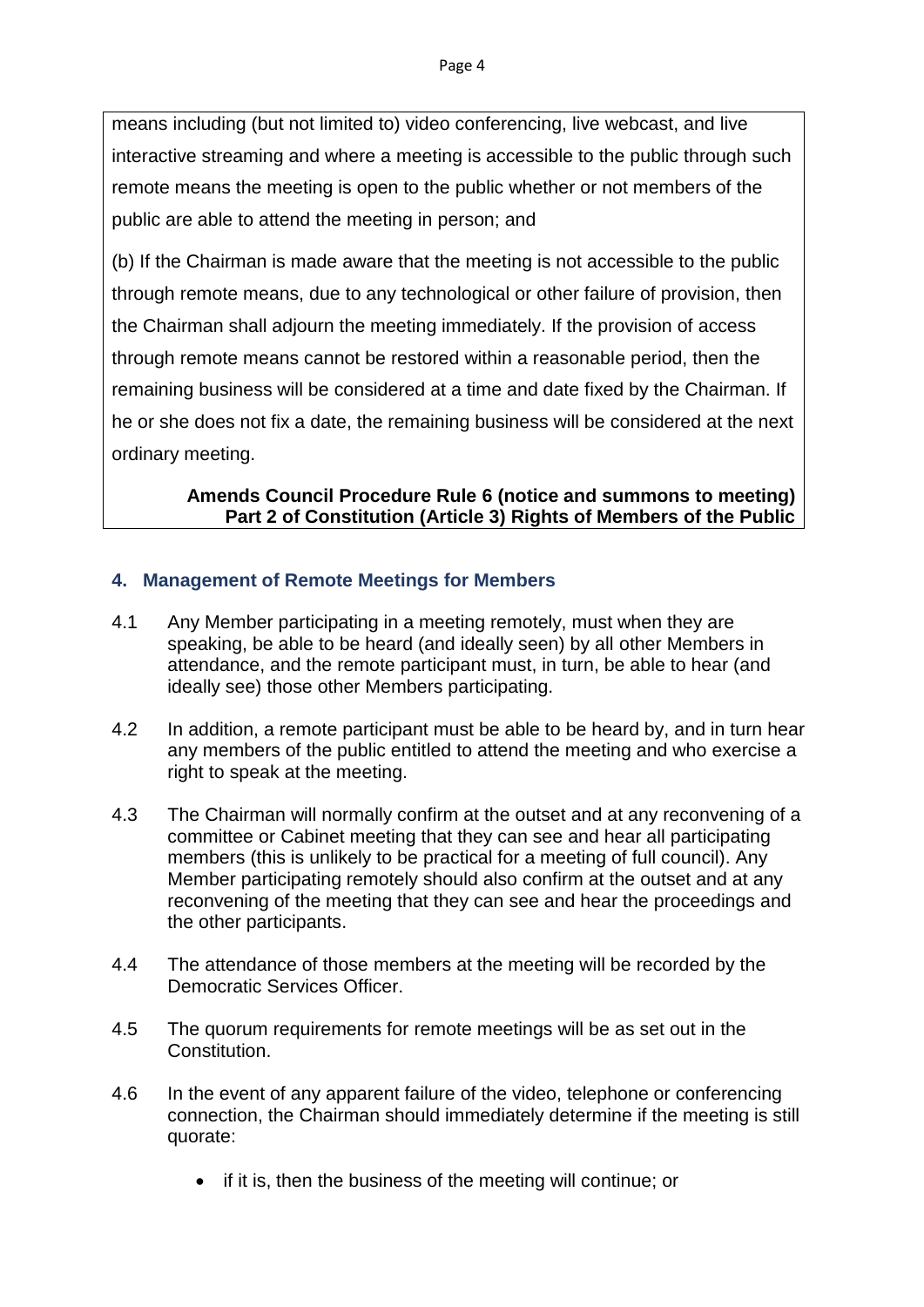- if there is no quorum, then the meeting shall adjourn for a period specified by the Chairman, expected to be no more than ten or fifteen minutes, to allow the connection to be re-established.
- 4.7 Should any aspect of an individual's remote participation fail, the Chairman may call a short adjournment of up to five minutes to determine whether the connection can quickly be re-established, either by video technology or telephone in the alternative. If the connection is not restored within that time, the meeting shall continue to deal with the business whilst this happens providing the meeting remains quorate and the public are able to hear.
- 4.8 In the event of connection failure, the remote Member(s) will be deemed to have left the meeting at the point of failure and if the connection cannot be reestablished to those member(s) before the end of the meeting, then the presumption will be that the meeting should continue to deal with the item/s.
- 4.9 If the connection is successfully re-established, then the remote Member(s) will be deemed to have returned at the point of re-establishment.
- 4.10 If a connection to a Member is lost during a regulatory meeting, the Chairman will stop the meeting to enable the connection to be restored. If the connection cannot be restored within five minutes, the meeting will proceed, providing the meeting remains quorate and the public are able to hear, but the Member who was disconnected will not be able to vote on the matter under discussion as they would not have heard all the facts.
- 4.11 Etiquette at the meeting is referred to further below.

# **4A Members in Remote Attendance**

(a) A Member in remote attendance is present and attends the meeting, including for the purposes of the meeting's quorum, if at any time all three of the following conditions are satisfied, those conditions being that the Member in remote attendance is able at that time:

(i) to hear, and where practicable see, and be so heard and, where practicable, be seen by, the other Members in attendance.

(ii) to hear, and where practicable see, and be so heard and, where practicable, be seen by, any members of the public entitled to attend the meeting in order to exercise a right to speak at the meeting; and

(iii) to be so heard and, where practicable, be seen by any other members of the public attending the meeting.

(b) A Member in remote attendance will be deemed to have left the meeting where,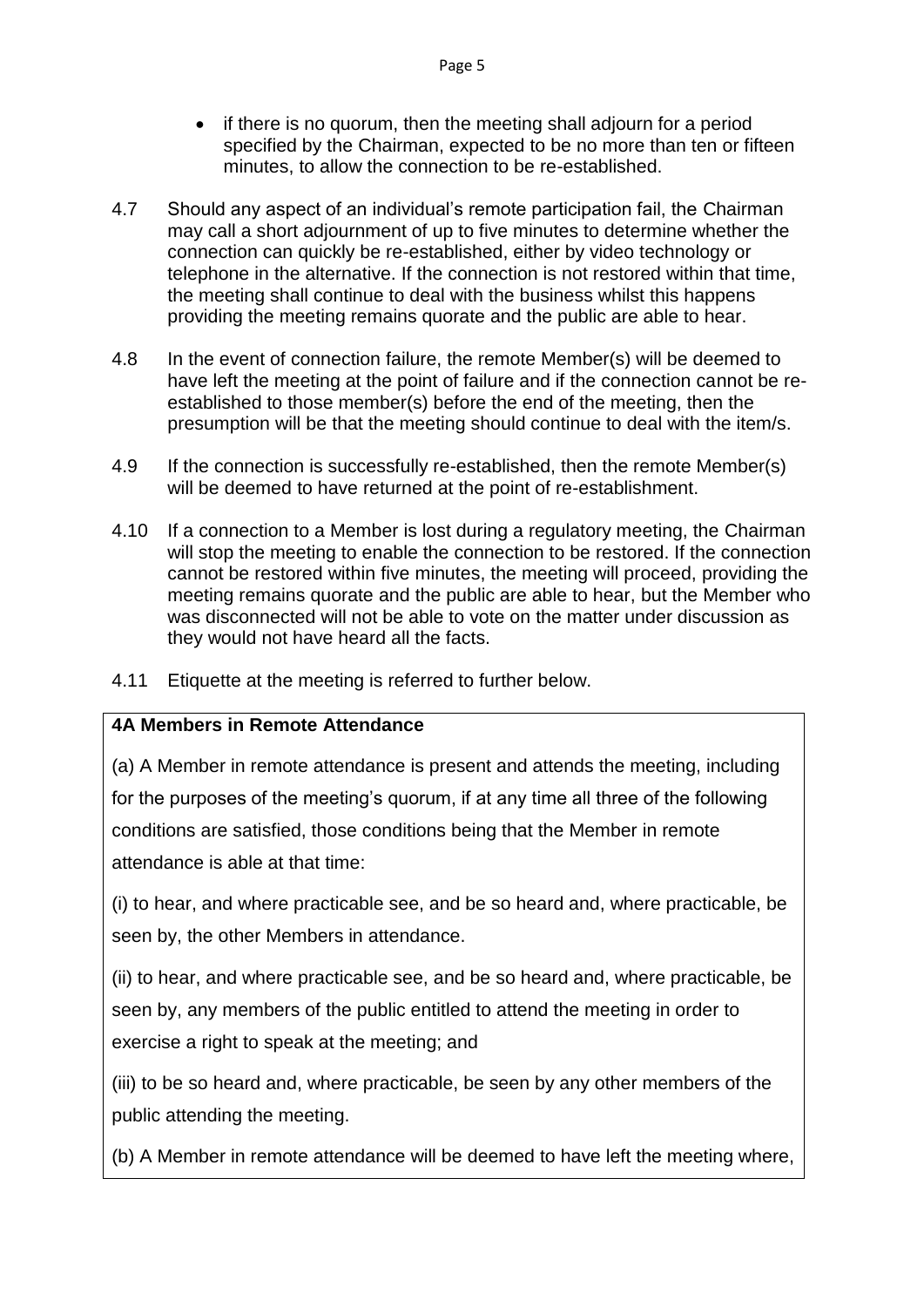at any point in time during the meeting, any of the conditions for remote attendance contained in (a) above are not met. In such circumstance the Chairman may, as they deem appropriate;

(i) adjourn the meeting for a short period to permit the conditions for remote attendance of a Member contained in (a) above to be re-established;

(ii) count the number of Members in attendance for the purposes of the quorum; or

(iii) continue to transact the remaining business of the meeting in the absence of the Member in remote attendance.

# **Amends Council Procedure Rule 8 (quorum).**

# **5. Remote Attendance of the Public**

- 5.1 Any member of the public participating in a meeting remotely in exercise of their right to speak at Council or in regulatory or other meetings must meet the same criteria as members of the Council. Members of the public attending a meeting remotely must, likewise, when they are speaking, be able to be heard (and ideally seen) by all other Members in attendance, and the remote participant must, in turn, be able to hear (and ideally see) those other members participating be so heard and, where practicable, be seen by any other members of the public attending the meeting.
- 5.2 For the purpose of remote meetings, the public speaking scheme for planning is suspended. Persons who would have been registered as speakers under normal rules, may submit a written copy of their representation by 12 noon of the working day preceding the meeting.
- 5.3 For the purpose of remote meetings, the public questions provisions are amended with the requirement of the questioner to ask the question in person being suspended. The Chairman will read the question to the meeting.
- 5.4 The provision for the public to ask a supplementary question in person is suspended. Any supplementary question must be submitted at least one hour before the starting time of the meeting and will be read by the Chairman.
- 5.5 The requirement for notice, method of delivery, number of questions and scope of questions as set out in Part 4 Section A 10 of the Constitution remain in place.
- 5.6 For the purpose of remote meetings, the provisions for presentation of petitions and deputations are suspended.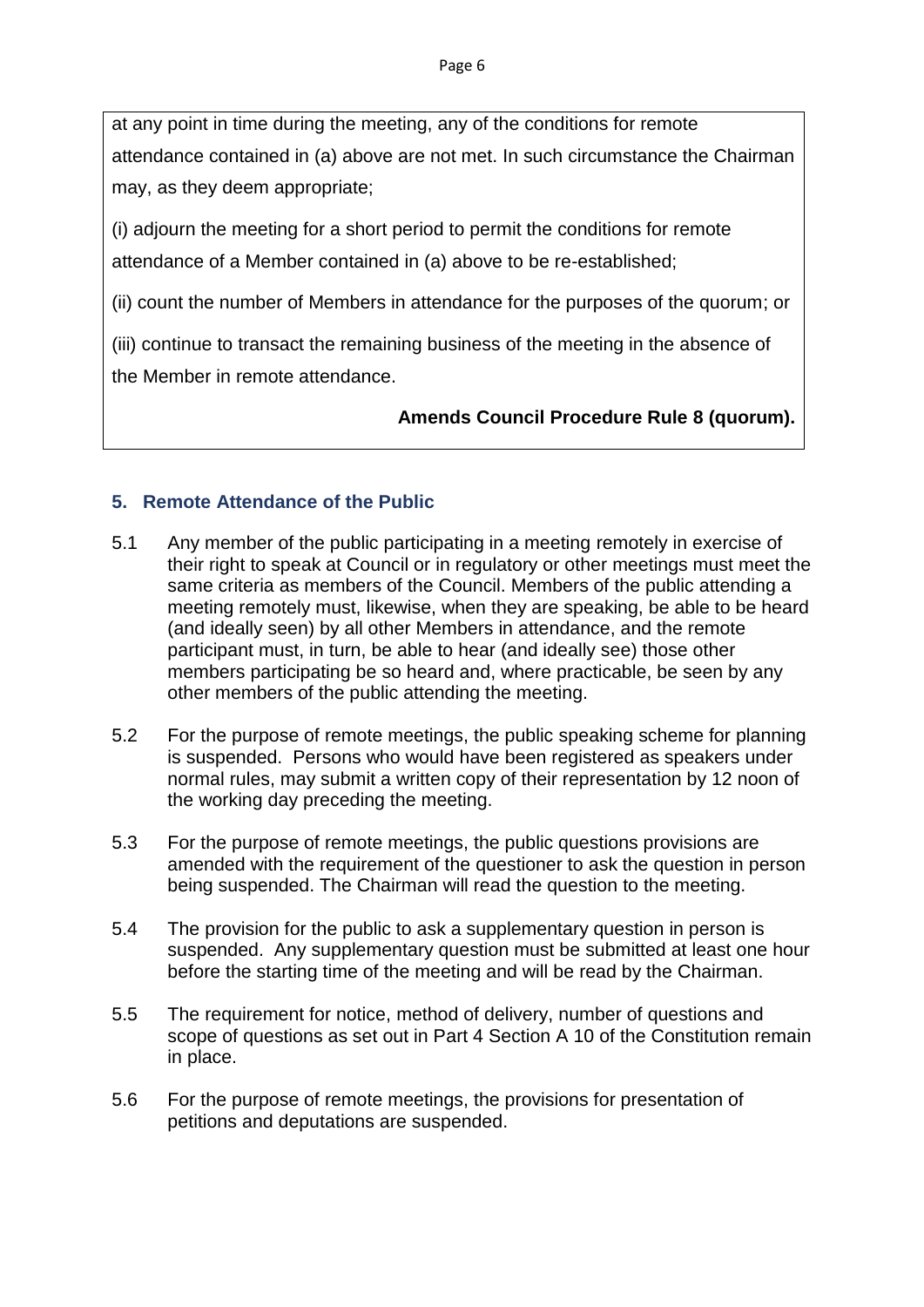## **5A Remote Attendance by Members of the Public**

(a) A member of the public entitled to attend the meeting in order to exercise a right to speak at the meeting is in remote attendance at any time if all three of the following conditions are satisfied, those conditions being that the member of the public in remote attendance is able at that time:

(i) to hear, and where practicable see, and be so heard and, where practicable, be seen by, Members in attendance;

(ii) to hear, and where practicable see, and be so heard and, where practicable, be seen by, any other members of the public entitled to

attend the meeting in order to exercise a right to speak at the meeting; and

(iii) to be so heard and, where practicable, be seen by any other members of the public attending the meeting.

(b) A member of the public in remote attendance will be deemed to have left the meeting where, at any point in time during the meeting, any of the conditions for remote attendance contained in Standing Order 5A(a) above are not met. In such circumstance the Chairman may, as they deem appropriate:

(i) adjourn the meeting for a short period to permit the conditions for remote attendance contained in Standing Order 5A(a) above to be re-established;

(ii) suspend consideration of the item of business in relation to the member of public's attendance until such time as a following item of business on the agenda has been transacted and the conditions for the member of the public's remote attendance have been re-established or, on confirmation that this cannot be done, before the end of the meeting, whichever is the earliest; or

(iii) continue to transact the remaining business of the meeting in the absence of the member of the public in remote attendance.

> **Amends Council Procedure Rule 10 (questions by the public) Amends Part 5 Section E – Public Speaking Scheme for planning**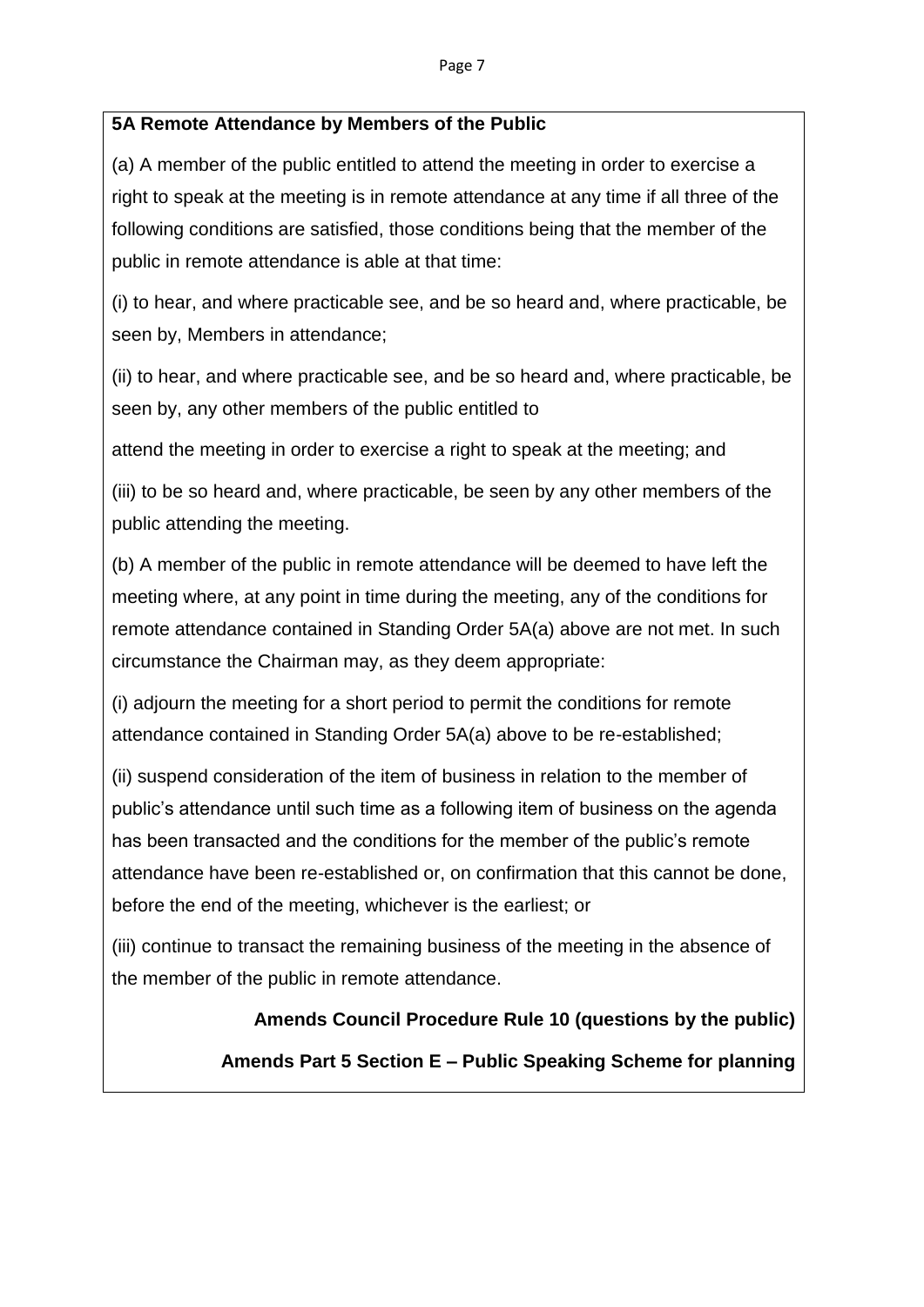## **6. Meeting Procedures**

- 6.1 A meeting facilitator, who may be the Democratic Services Officer but preferably in addition to, is encouraged to be enlisted; whose role it will be to control the video, telephone or conferencing technology employed for remote access and attendance and to administer the public and member interaction, engagement and connections on the instruction of the Chairman.
- 6.2 The Authority will endeavour to put in place a technological solution that will enable councillors participating in meetings remotely to indicate their wish to speak via this solution, replacing the physical practices or rules concerning raising one's hand or standing to be recognised or expressing a desire to speak.
- 6.3 In respect of key committees and at Cabinet meetings, it will assist the meeting if those Members who wish to speak on a particular item could indicate their wish to speak to the Chairman and to the Democratic Services Officer in advance of the start of the meeting where possible. Political groups are also encouraged to co-ordinate this activity where possible in respect of Council and other meetings likely to result in a high number of requests to speak. This is particularly important if councillors are unable to participate via video conference.
- 6.4 The Chairman will follow the rules set out in the Constitution when determining who may speak, as well as the order and priority of speakers and the content and length of speeches in the normal way.
- 6.5 The Chairman, at the beginning of the meeting, will explain the protocol for member and public participation and the rules of debate. The Chairman's ruling during the debate will be final.
- 6.6 Members are asked to adhere to the following etiquette during remote attendance at a meeting:
	- Committee Members are asked to join the meeting no later than fifteen minutes before the start to allow themselves and Democratic Services the opportunity to test the equipment.
	- Any camera (video feed) should show a non-descript background or, where possible, a virtual background and members should be careful to not allow exempt or confidential papers to be seen in the video-feed.
	- Type their name on joining the meeting in full, i.e. "Cllr Joanne Smith" (where the technological solution employed by the authority enables this).
	- All Members to have their video turned off and microphones muted when not talking.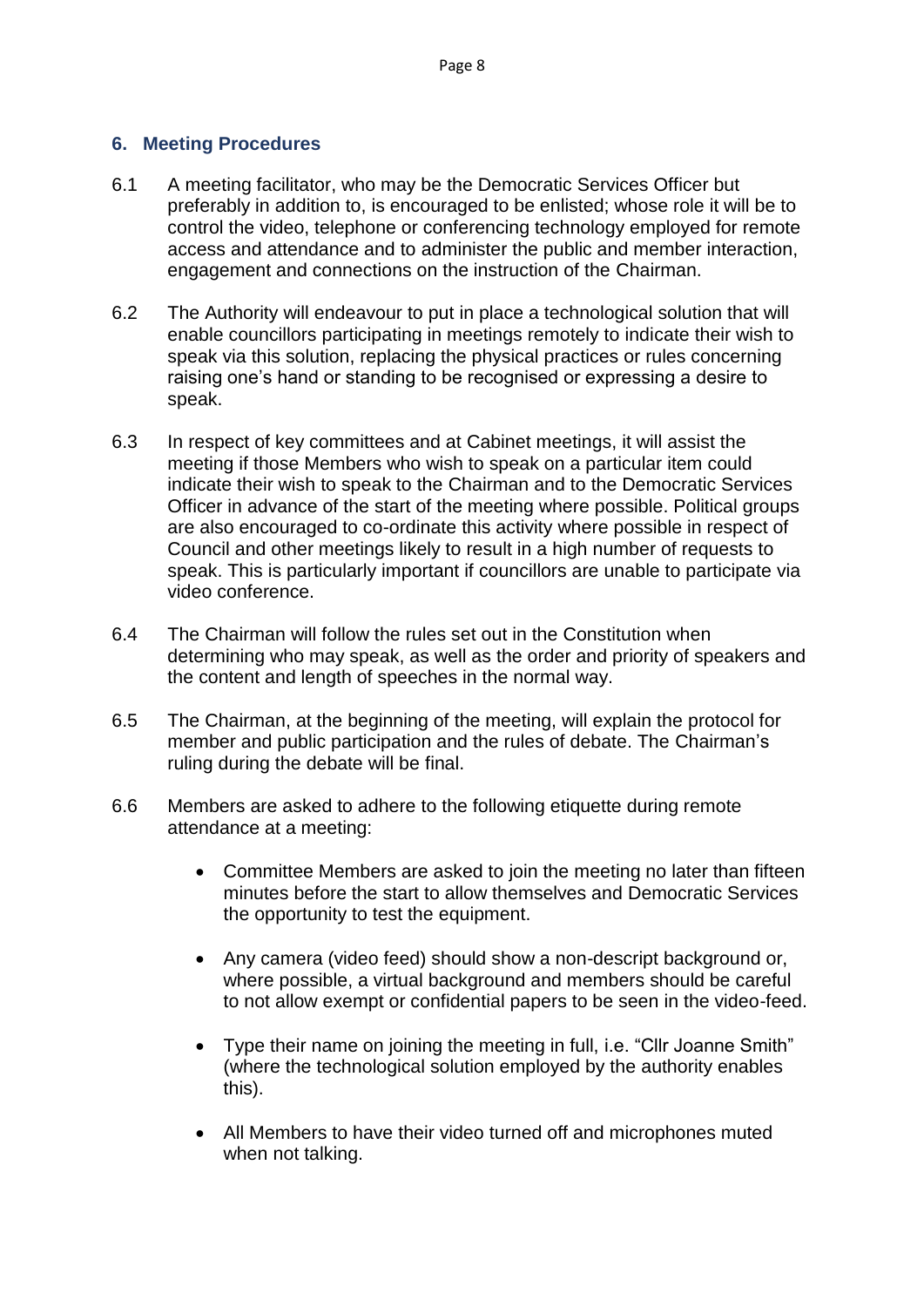- Rather than raising one's hand or rising to be recognised or to speak, Members should avail themselves of the remote process for requesting to be heard e.g.,
	- where available Members are to use any chat facility to indicate to the Chairman that they wish to speak.
	- Members will unmute their microphone and turn their cameras on when the Chairman invites them to speak.
	- The chat facility must not be used for private conversations between councillors.
- Only speak when invited to by the Chairman.
- Only one person may speak at any one time.
- Turn on the microphone and also the video-feed (if available or unless speaking to a diagram, presentation slide or drawing), then state your name before you make a comment.
- When referring to a specific report, page, or slide, mention the report, page, or slide so that all members have a clear understanding of what is being discussed at all times.
- 6.7 Where members of the public are exercising speaking rights at the meeting via remote attendance, the Chairman will as part of their introduction explain the procedure for their participation which will reflect those relevant elements of the above. Members of the public must adhere to this procedure otherwise they may be excluded from the meeting.
- 6.8 When the Chairman is satisfied that there has been sufficient debate and (if the rules of the meeting require) there is a proposer and seconder for the item being discussed he/she will progress to a decision. Unless a Recorded Vote is called, the method of voting will be by an officer calling out the name of each Member present with:
	- Members stating 'for', 'against', or 'abstain' to indicate their vote when their name is called;
	- the Democratic Services Officer clearly stating the result of the vote and the Chairman then moving onto the next agenda item; or
	- by the general assent of the meeting.
- 6.9 Details of how Members voted will not be kept or minuted unless a Recorded Vote is called.
- 6.10 A recorded vote regarding a motion may be requested by a Member before the vote is taken, and supported by at least one third of the members present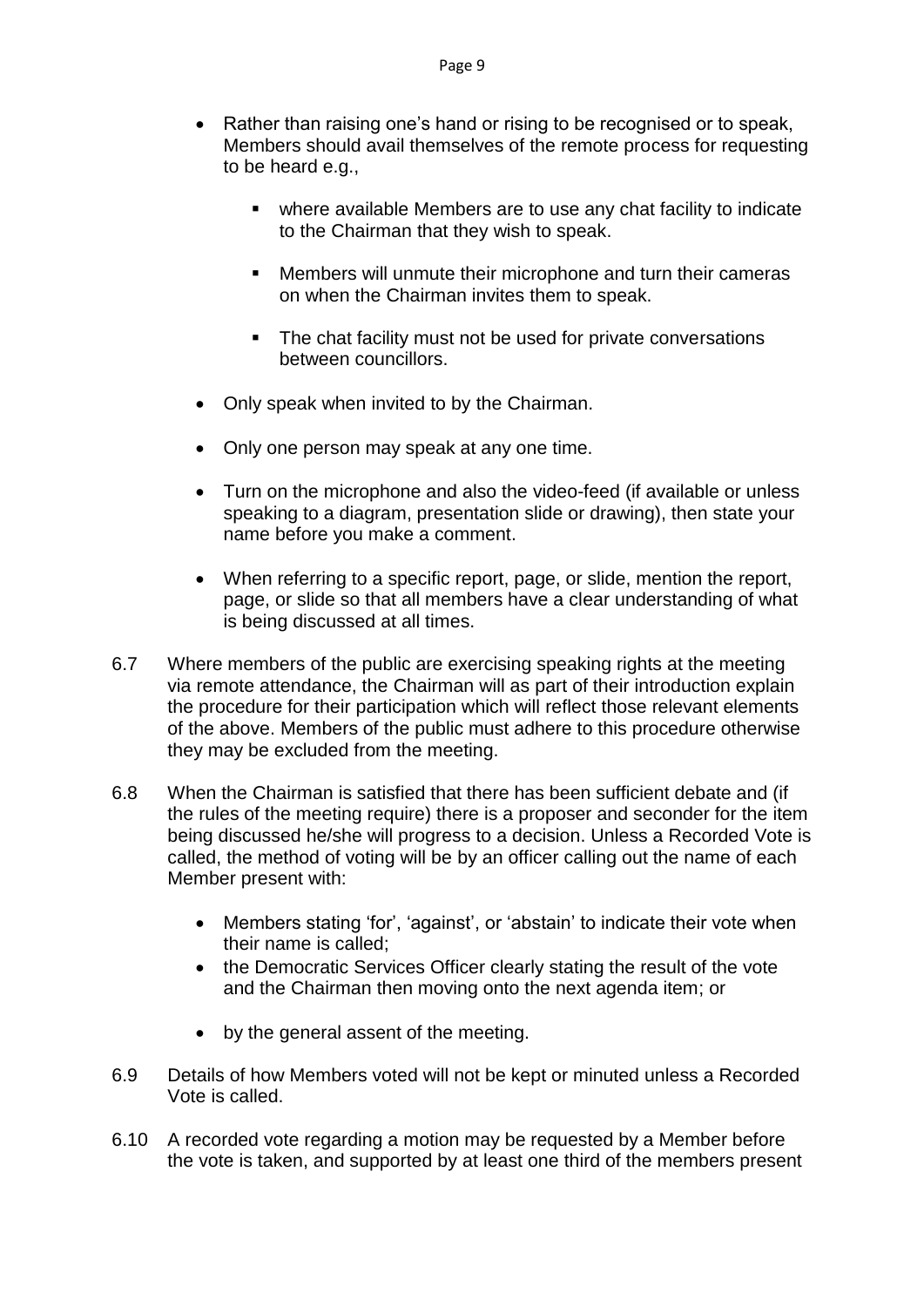at the meeting. Where a Recorded Vote is requested the Chairman will ask Members in turn to signify verbally whether or not they support that request.

## **6A Remote Voting**

Unless a recorded vote is demanded, [which may be confirmed by the requisite number of Members confirming the demand verbally when requested by the Chairman,] the Chairman will take the vote …

(a) by the affirmation of the meeting if there is no dissent [by assent]; or

(b) the Chairman will take the vote by roll-call and the number of votes for or

against the motion or amendment or abstaining from voting will be recorded.

# **Amends Council Procedure Rule 20 (voting).**

# **7 Declaration of Interests**

7.1 Any Member participating in a remote meeting who declares a disclosable pecuniary interest, or other declarable interest, in any item of business that would normally require them to leave the room, must also leave the remote meeting. Their departure will be confirmed by the Democratic Services Officer who will invite the relevant Member by link, email or telephone, to re-join the meeting at the appropriate time.

# **7A Members excluded from the meeting**

Where a Member is required to leave the meeting, the means of remote attendance and access is to be severed whilst any discussion or vote takes place in respect of the item or items of business which the member or co-opted member may not participate.

## **Amends Council Procedure Rule 25 (Member Conduct) Amends Members' Code of Conduct**

# **8 Exclusion of Public and Press**

8.1 There are times when council meetings are not open to the public, when confidential, or "exempt" issues (as defined in Schedule 12A of the Local Government Act 1972) are under consideration. Where the technology is available, the Democratic Services Officer or meeting facilitator will ensure that there are no members of the public in remote attendance or remotely accessing the meeting are able to hear or see the proceedings once the exclusion has been agreed by the meeting.